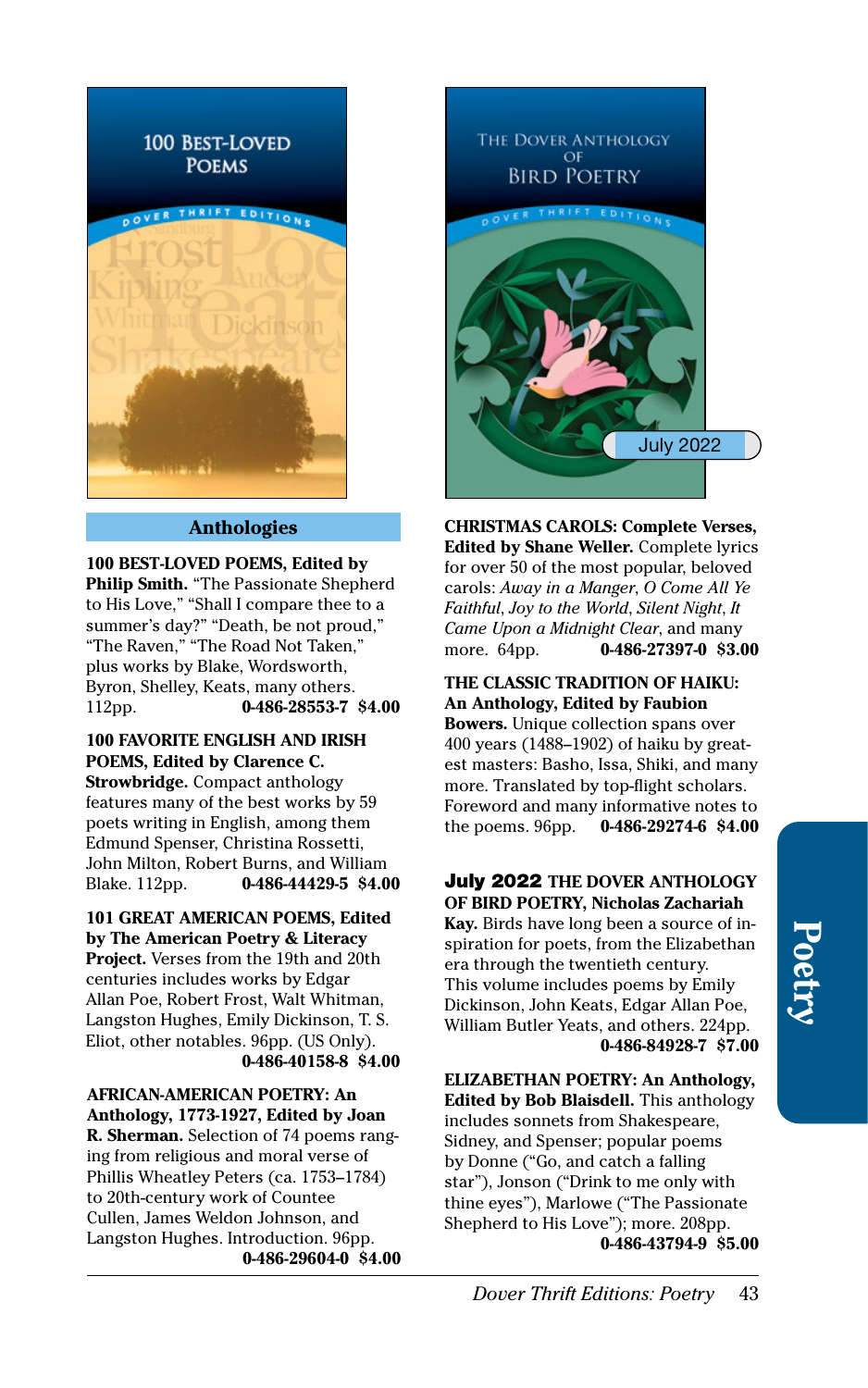

# **Anthologies (cont'd)**

**ENGLISH ROMANTIC POETRY: An Anthology, Edited by Stanley Appelbaum.** Features 123 poems by six great poets: William Blake, William Wordsworth, Samuel Taylor Coleridge, Lord Byron, Percy Bysshe Shelley, and John Keats. Introduction and brief commentaries on the poets. 256pp. **[0-486-29282-7](http://store.doverpublications.com/0486292827.html) \$6.00**

**ENGLISH VICTORIAN POETRY: An Anthology, Edited by Paul Negri.** 

Over 170 beloved poems including works by Tennyson, Browning, Arnold, Rossetti, Meredith, Swinburne, Hopkins, Kipling, and others. Introduction and biographical notes on the poets. 240pp. **[0-486-40425-0](http://store.doverpublications.com/0486404250.html) \$6.00**

**GREAT LOVE POEMS, Edited by Shane Weller.** Over 150 familiar works by English and American poets: John Donne's "The Ecstasy," William Blake's "The Garden of Love," as well as poems by Shakespeare, Milton, Keats, Whitman, Dickinson, many more. 128pp. **[0-486-27284-2](http://store.doverpublications.com/0486272842.html) \$4.00**

**GREAT POEMS BY AMERICAN WOMEN: An Anthology, Edited by Susan L. Rattiner.** Over 200 inspiring poems by

Emily Dickinson, Hilda Doolittle, Edna St. Vincent Millay, Amy Lowell, Marianne Moore, Elizabeth Bishop, and others. 256pp. (US Only). **[0-486-40164-2](http://store.doverpublications.com/0486401642.html) \$6.00**



**GREAT SHORT POEMS, Edited by Paul Negri.** Over 150 English and American masterpieces spanning over 400 years. "Death Be Not Proud," "The Tyger," "I Wandered Lonely as a Cloud," plus works by Tennyson, Whitman, Dickinson, Yeats, Frost, others. 64pp. **[0-486-41105-2](http://store.doverpublications.com/0486411052.html) \$3.00**

**GREAT SHORT POEMS FROM ANTIQUITY TO THE TWENTIETH CENTURY, Edited by Dorothy Belle Pollack.** Compilation of more than 400 poems of 12 lines or less, dating from ancient and medieval times to the 19th and 20th centuries and in moods from serious to lighthearted. 192pp. **[0-486-47876-9](http://store.doverpublications.com/0486478769.html) \$3.50**

#### **GREAT SONNETS, Edited by Paul**

**Negri.** Over 170 English and American sonnets by more than 70 poets, from the Renaissance to the 20th century. Masterpieces by Shakespeare, Milton, Wordsworth, Keats, Shelley, Blake, Swinburne, Yeats, Frost, Poe, many more. 112pp. **[0-486-28052-7](http://store.doverpublications.com/0486280527.html) \$4.00**

**IMAGIST POETRY: An Anthology, Edited by Bob Blaisdell.** Over 180 well-chosen Imagist gems appear in this tribute to an important and influential poetic movement of the 20th century. Includes short verse by Pound, Lawrence, Hilda Doolittle, Joyce, Stevens, others. 176pp. (US Only). **[0-486-40875-2](http://store.doverpublications.com/0486408752.html) \$5.00**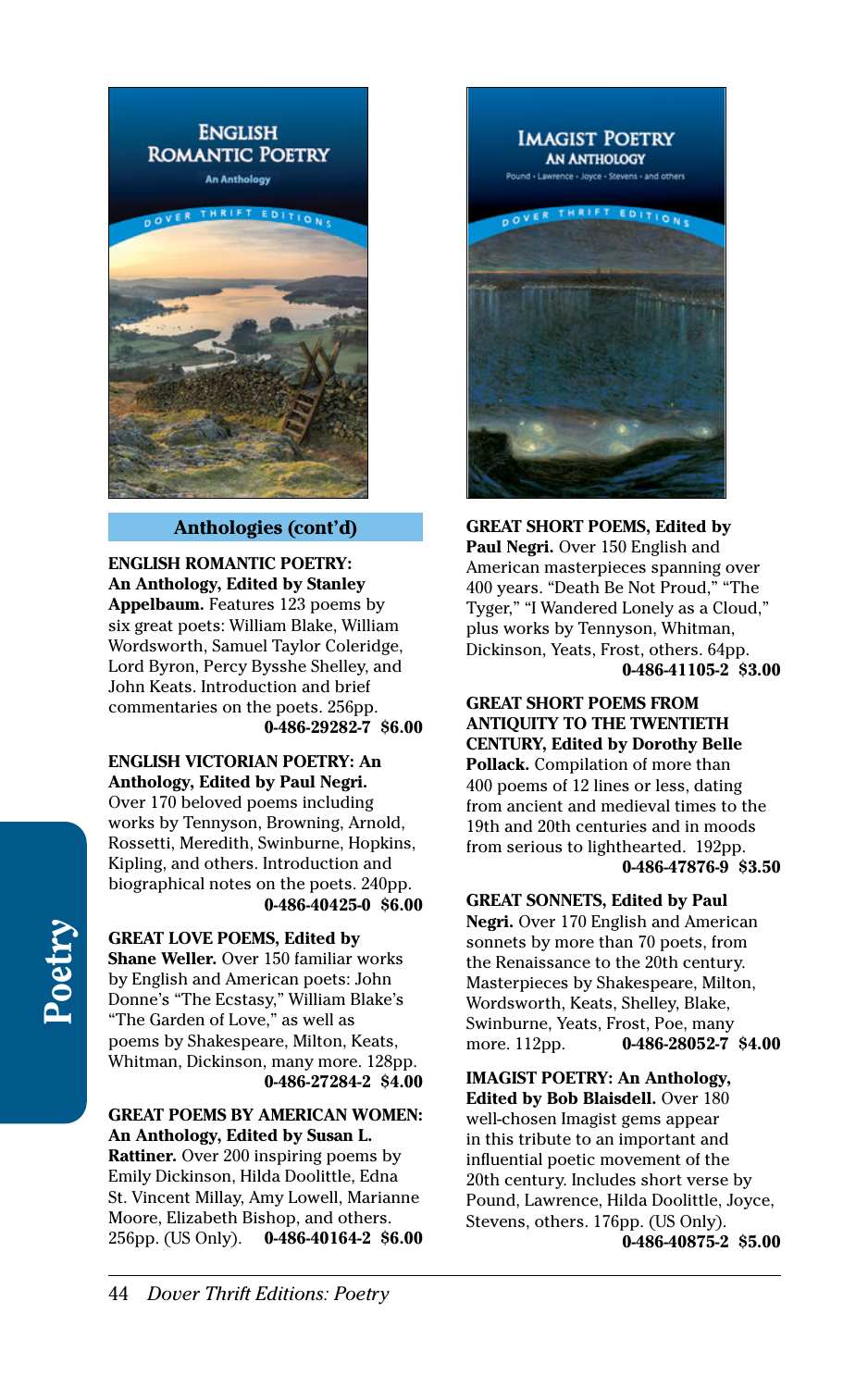

# **Anthologies (cont'd)**

**NATIVE AMERICAN SONGS AND POEMS: An Anthology, Edited by Brian Swann.** Rich selection of traditional songs and contemporary verse by Seminole, Hopi, Arapaho, Nootka, other Indian writers and poets. Nature, tradition, Indians' role in contemporary society, other topics.

64pp. **[0-486-29450-1](http://store.doverpublications.com/0486294501.html) \$3.00**

**SONGS FOR THE OPEN ROAD: Poems of Travel and Adventure, Edited by The American Poetry & Literacy Project.** More than 80 poems by 50 American and British masters celebrate real and metaphorical journeys. Poems by Whitman, Byron, Millay, Sandburg, Langston Hughes, Emily Dickinson, Robert Frost, Shelley, Tennyson, Yeats, many others. 80pp. (Sold anywhere except China). **[0-486-40646-6](http://store.doverpublications.com/0486406466.html) \$3.00**

August 2022 **THERE ONCE WAS A LIMERICK ANTHOLOGY: Lewis Carroll, Robert Frost, Edward Lear, Mark Twain, Carolyn Wells, Woodrow Wilson and Others, Edited by Michael Croland.**  Humor buffs and poetry lovers will laugh out loud with this captivating collection of more than 350 limericks featuring limerick legends plus renowned political figures, poets, and writers. 96pp. **[0-486-84961-9](http://store.doverpublications.com/0486849619.html) \$5.00**



**WORLD WAR ONE BRITISH POETS: Brooke, Owen, Sassoon, Rosenberg and Others, Edited by Candace Ward.**  Rich selection of powerful, moving verse includes Brooke's "The Soldier," Owen's "Anthem for Doomed Youth," "In Flanders Fields," by Lieut. Col. McCrae, more by Hardy, Kipling, many others. 80pp. (US Only). **[0-486-29568-0](http://store.doverpublications.com/0486295680.html) \$3.50**

## **Religious Texts**

**BHAGAVADGITA.** 112pp. **[0-486-27782-8](http://store.doverpublications.com/0486277828.html) \$5.00**

**THE BOOK OF PSALMS.** 144pp. **[0-486-27541-8](http://store.doverpublications.com/0486275418.html) \$4.00**

### **Anonymous**

**SIR GAWAIN AND THE GREEN KNIGHT: In Prose and Poetry.** 144pp. **[0-486-82443-8](http://store.doverpublications.com/0486824438.html) \$5.00**

**THE SONG OF ROLAND.** 144pp. **[0-486-42240-2](http://store.doverpublications.com/0486422402.html) \$4.00**

# **Matthew Arnold**

**DOVER BEACH AND OTHER POEMS.**  112pp. **[0-486-28037-3](http://store.doverpublications.com/0486280373.html) \$4.00**

# **Charles Baudelaire**

**THE FLOWERS OF EVIL & PARIS SPLEEN: Selected Poems.** 112pp. **[0-486-47545-X](http://store.doverpublications.com/048647545x.html) \$4.00**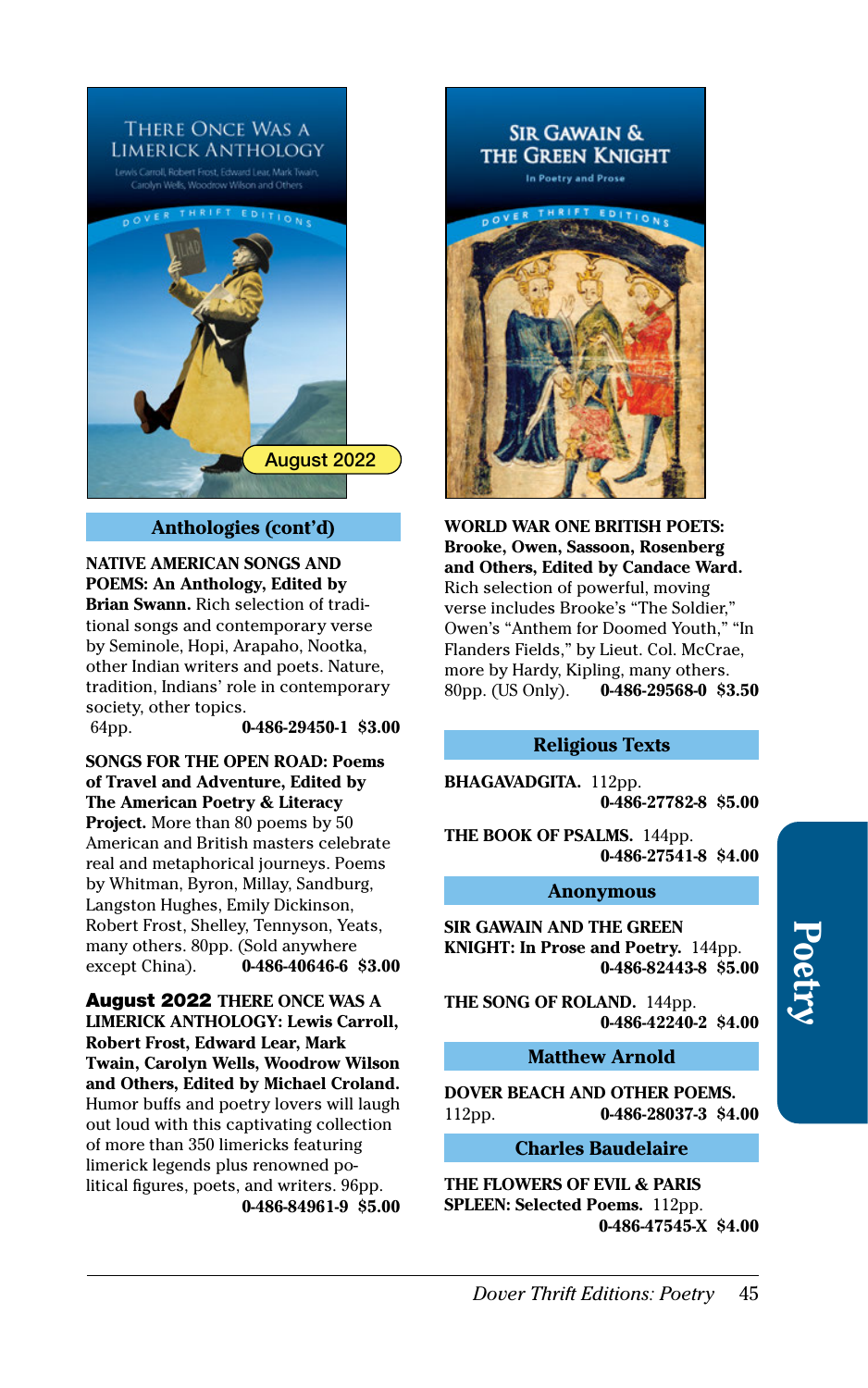# THE POEMS OF **RUPERT BROOKE**



### **William Blake**

**SONGS OF INNOCENCE AND SONGS OF EXPERIENCE.** Includes "The Echoing Green." 64pp. **[0-486-27051-3](http://store.doverpublications.com/0486270513.html) \$3.00**

### **Anne Bradstreet**

**TO MY HUSBAND AND OTHER POEMS.**  80pp. **[0-486-41408-6](http://store.doverpublications.com/0486414086.html) \$4.00**

# **Emily, Anne and Charlotte Brontë**

**BEST POEMS OF THE BRONTË SISTERS.** 47 poems. 64pp. **[0-486-29529-X](http://store.doverpublications.com/048629529x.html) \$3.00**

#### **Rupert Brooke**

**THE POEMS OF RUPERT BROOKE.**  144pp. **[0-486-84196-0](http://store.doverpublications.com/0486841960.html) \$6.00**

## **Elizabeth Barrett Browning**

**SONNETS FROM THE PORTUGUESE AND OTHER POEMS.** 44 love poems. 64pp. **[0-486-27052-1](http://store.doverpublications.com/0486270521.html) \$4.00**

#### **Robert Browning**

**MY LAST DUCHESS AND OTHER POEMS.** 42 works. Includes "The Pied Piper of Hamelin." 128pp. **[0-486-27783-6](http://store.doverpublications.com/0486277836.html) \$4.00**

### **George Gordon, Lord Byron**

**SELECTED POEMS.** 31 poems. 112pp. **[0-486-27784-4](http://store.doverpublications.com/0486277844.html) \$4.00**

e. e. cummings **TULIPS & CHIMNEYS** 



## **Lewis Carroll**

**JABBERWOCKY AND OTHER POEMS.**  34 poems. 64pp. **[0-486-41582-1](http://store.doverpublications.com/0486415821.html) \$4.00**

## **Geoffrey Chaucer**

**THE CANTERBURY TALES.** 544pp. **[0-486-43162-2](http://store.doverpublications.com/0486431622.html) \$10.00**

**SELECTED CANTERBURY TALES.**  144pp. **[0-486-28241-4](http://store.doverpublications.com/0486282414.html) \$4.00**

# **Samuel Taylor Coleridge**

**THE RIME OF THE ANCIENT MARINER.**  80pp. **[0-486-27266-4](http://store.doverpublications.com/0486272664.html) \$3.00**

### **Stephen Crane**

**WAR IS KIND AND OTHER POEMS.**  64pp. **[0-486-40424-2](http://store.doverpublications.com/0486404242.html) \$3.00**

#### **e. e. cummings**

**TULIPS & CHIMNEYS.** 160pp. **[0-486-82691-0](http://store.doverpublications.com/0486826910.html) \$3.00**

### **Dante Alighieri**

**INFERNO.** 256pp. **[0-486-44288-8](http://store.doverpublications.com/0486442888.html) \$6.00**

**PARADISO.** 304pp. **[0-486-81534-X](http://store.doverpublications.com/048681534x.html) \$6.00**

#### **LA VITA NUOVA.** 64pp.

**[0-486-41915-0](http://store.doverpublications.com/0486419150.html) \$3.00**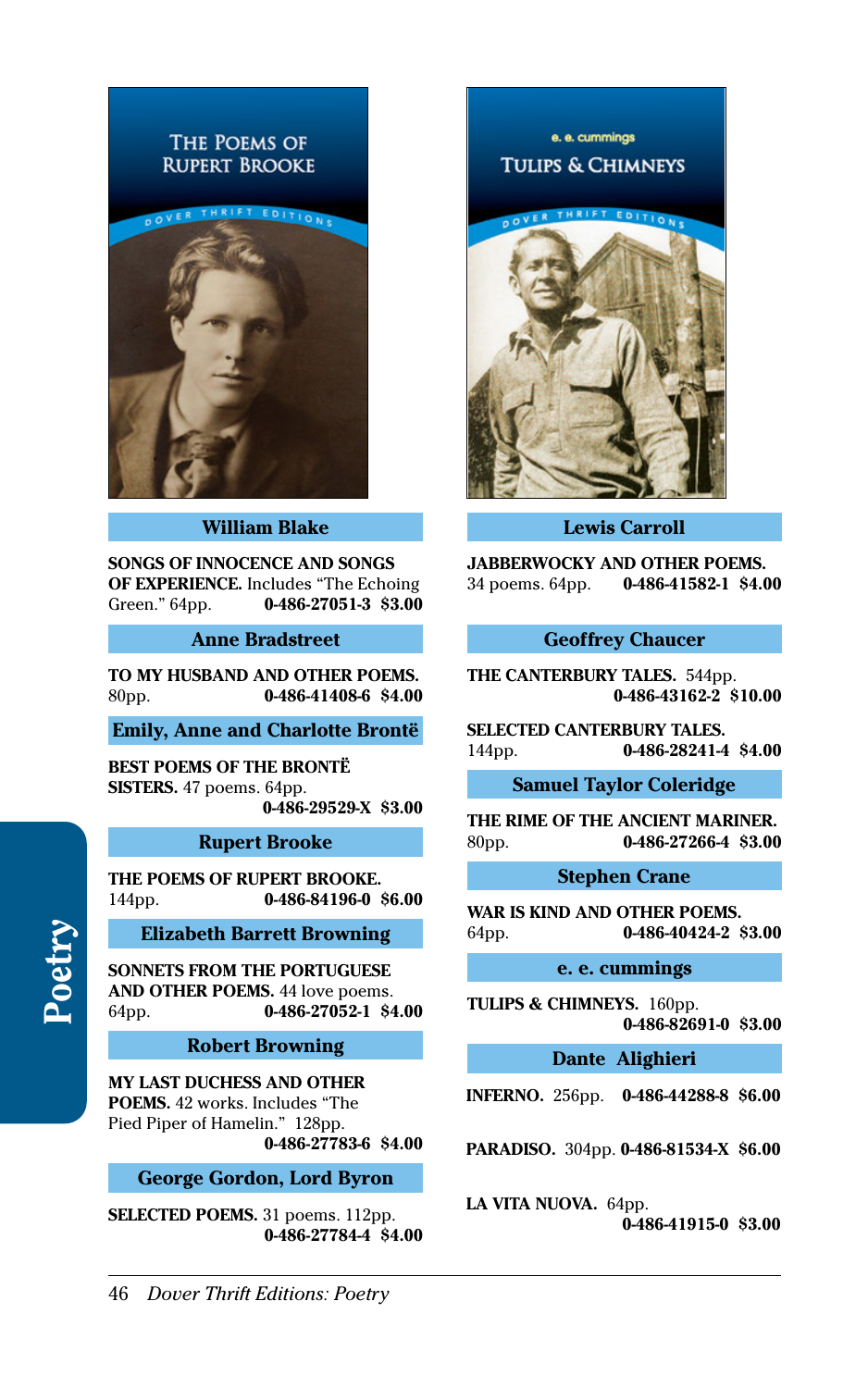

**Emily Dickinson**

**SELECTED POEMS.** Includes "A Bird Came Down to Walk," "The Railway Train," and "Because I Could Not Stop for Death." 64pp. **[0-486-26466-1](http://store.doverpublications.com/0486264661.html) \$3.00**

### **Paul Laurence Dunbar**

**SELECTED POEMS.** 80pp. **[0-486-29980-5](http://store.doverpublications.com/0486299805.html) \$3.00**

# **T. S. Eliot**

NEW **THE WASTE LAND, PRUFROCK, THE HOLLOW MEN AND OTHER POEMS.** 26 great works. 64pp. **[0-486-84906-6](http://store.doverpublications.com/0486849066.html) \$4.00**

### **Edward FitzGerald**

**THE RUBÁIYÁT OF OMAR KHAYYÁM: First and Fifth Editions.** 64pp. **[0-486-26467-X](http://store.doverpublications.com/048626467x.html) \$3.00**

# **Robert Frost**

**A BOY'S WILL AND NORTH OF BOSTON.** Includes "Mending Wall." 96pp. (US Only). **[0-486-26866-7](http://store.doverpublications.com/0486268667.html) \$3.00**

**NEW HAMPSHIRE.** 128pp. **[0-486-82830-1](http://store.doverpublications.com/0486828301.html) \$4.00**

**THE ROAD NOT TAKEN AND OTHER POEMS.** 64pp. (US Only). **[0-486-27550-7](http://store.doverpublications.com/0486275507.html) \$3.00**

**Langston Hughes THE WEARY BLUES** 

**Hafiz**

**THE GARDEN OF HEAVEN: Poems of Hafiz.** 112pp. **[0-486-43161-4](http://store.doverpublications.com/0486431614.html) \$4.00**

# **Thomas Hardy**

**SELECTED POEMS.** 70 poems. 80pp. **[0-486-28753-X](http://store.doverpublications.com/048628753x.html) \$2.50**

# **A. E. Housman**

**A SHROPSHIRE LAD.** 63 poems. 64pp. **[0-486-26468-8](http://store.doverpublications.com/0486264688.html) \$3.00**

# **Langston Hughes**

NEW **THE WEARY BLUES.** 96pp. **[0-486-84901-5](http://store.doverpublications.com/0486849015.html) \$5.00**

#### **John Keats**

**LYRIC POEMS.** 30 works. 80pp. **[0-486-26871-3](http://store.doverpublications.com/0486268713.html) \$3.00**

## **Henry Wadsworth Longfellow**

**EVANGELINE AND OTHER POEMS.**  80pp. **[0-486-28255-4](http://store.doverpublications.com/0486282554.html) \$3.00**

**FAVORITE POEMS.** Includes "Paul Revere's Ride." 96pp.

**[0-486-27273-7](http://store.doverpublications.com/0486272737.html) \$4.00**

**THE SONG OF HIAWATHA.** 144pp. **[0-486-44795-2](http://store.doverpublications.com/0486447952.html) \$4.00**

# **Edgar Lee Masters**

**SPOON RIVER ANTHOLOGY.** 144pp. **[0-486-27275-3](http://store.doverpublications.com/0486272753.html) \$5.00**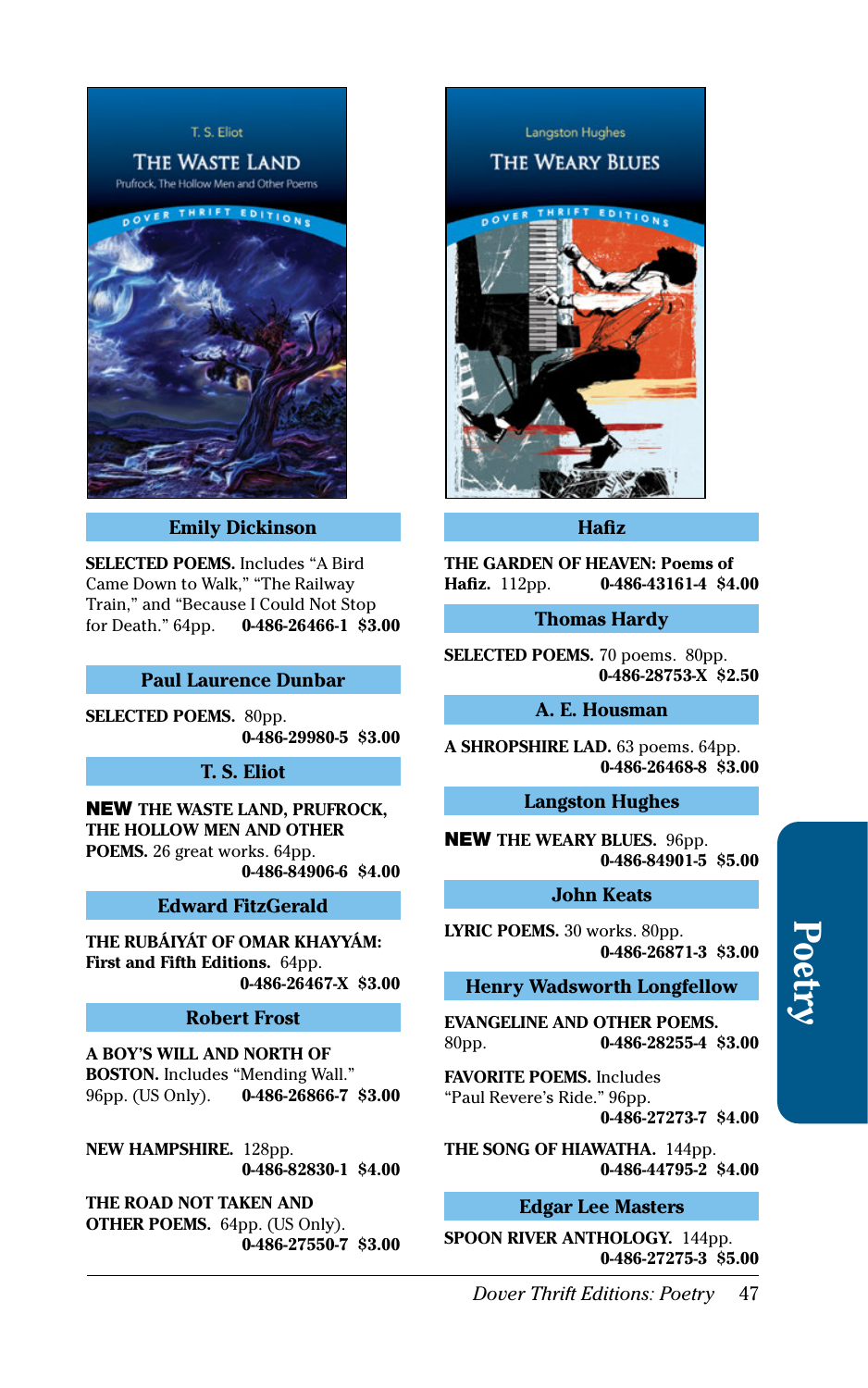# Rainer Maria Rilke

# **SONNETS TO ORPHEUS AND DUINO ELEGIES**



## **Claude McKay**

**SELECTED POEMS.** 64pp. **[0-486-40876-0](http://store.doverpublications.com/0486408760.html) \$3.00**

# **John Milton**

**PARADISE LOST.** 480pp. **[0-486-44287-X](http://store.doverpublications.com/048644287x.html) \$8.00**

**SELECTED POEMS.** 20 short works. 128pp. **[0-486-27554-X](http://store.doverpublications.com/048627554x.html) \$3.50**

# **Ovid**

**THE METAMORPHOSES: Selected Stories in Verse.** 30 stories. 128pp. **[0-486-42758-7](http://store.doverpublications.com/0486427587.html) \$4.00**

# **Edgar Allan Poe**

**THE RAVEN AND OTHER FAVORITE POEMS.** 41 poems. 64pp. **[0-486-26685-0](http://store.doverpublications.com/0486266850.html) \$3.00**

# **Alexander Pope**

**ESSAY ON MAN AND OTHER POEMS.**  112pp. **[0-486-28053-5](http://store.doverpublications.com/0486280535.html) \$4.00**

**James Whitcomb Riley**

**LITTLE ORPHANT ANNIE AND OTHER POEMS.** 80pp. **[0-486-28260-0](http://store.doverpublications.com/0486282600.html) \$3.50**

## **Rainer Maria Rilke**

**SONNETS TO ORPHEUS AND DUINO ELEGIES.** 112pp. **[0-486-83867-6](http://store.doverpublications.com/0486838676.html) \$4.00**



# **Christina Rossetti**

**GOBLIN MARKET AND OTHER POEMS.**  32 works. 80pp. **[0-486-28055-1](http://store.doverpublications.com/0486280551.html) \$4.00**

## **Jalalu'l-Din Rumi**

**SELECTED POEMS OF RUMI.** 112pp. (Sold anywhere except Europe and the UK). **[0-486-41583-X](http://store.doverpublications.com/048641583x.html) \$4.00**

# **Carl Sandburg**

**CHICAGO POEMS: Unabridged.**  Includes "Fog" and "Chicago." 96pp. **[0-486-28057-8](http://store.doverpublications.com/0486280578.html) \$4.00**

#### **Sappho**

**POEMS OF SAPPHO.** 112pp. **[0-486-81727-X](http://store.doverpublications.com/048681727x.html) \$4.00**

## **Siegfried Sassoon**

**WAR POEMS.** 128pp.

**[0-486-82682-1](http://store.doverpublications.com/0486826821.html) \$4.00**

**William Shakespeare**

**COMPLETE SONNETS.** Includes "Sonnet 73." 80pp. **0-486-26686-9 \$4.00** 73." 80pp. **[0-486-26686-9](http://store.doverpublications.com/0486266869.html) \$4.00**

# **Percy Bysshe Shelley**

**ODE TO THE WEST WIND AND OTHER POEMS.** 37 poems. 128pp. **[0-486-27558-2](http://store.doverpublications.com/0486275582.html) \$4.00**